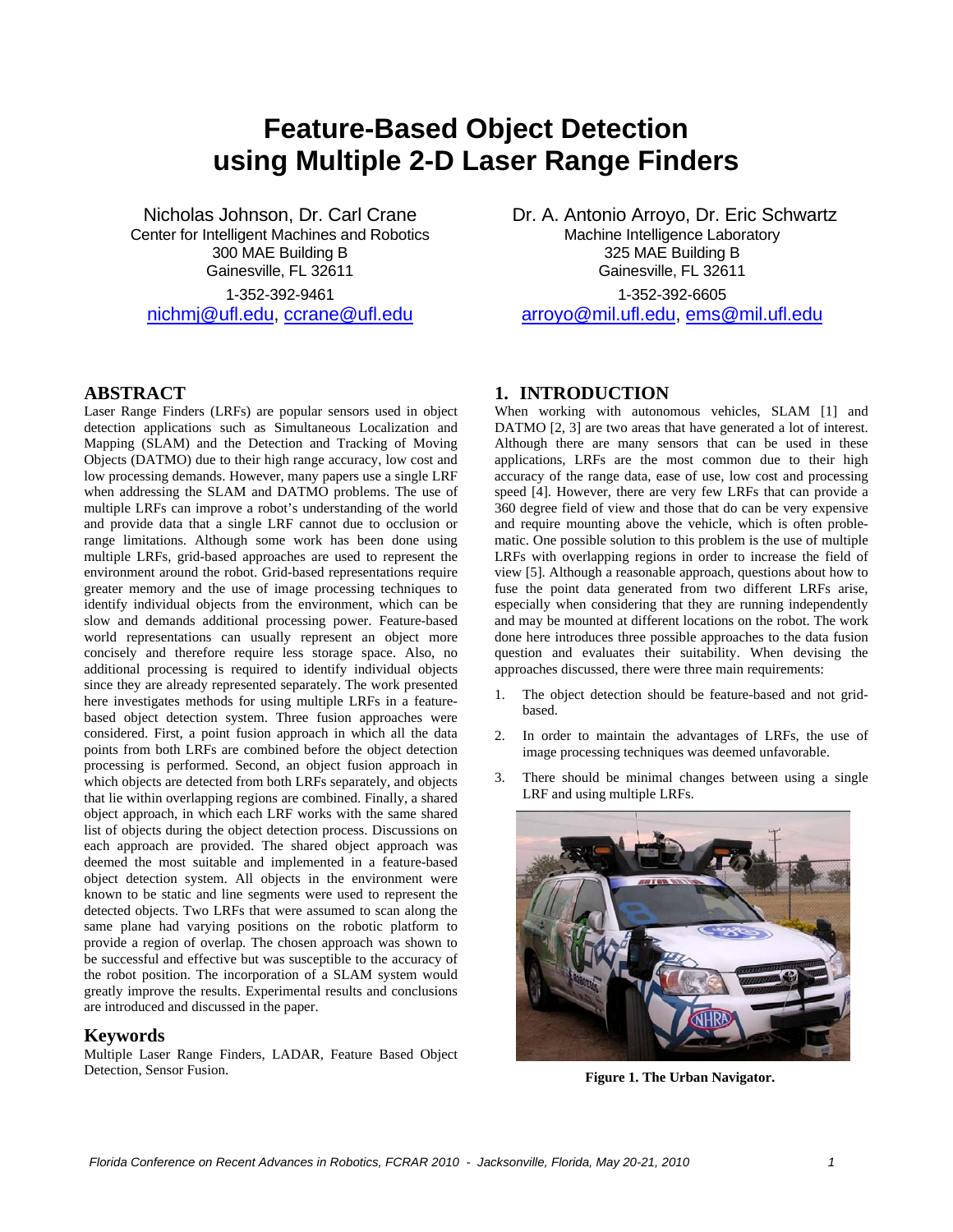# **2. TEST SETUP**

The University of Florida's 2007 DARPA Urban Challenge vehicle was used as the test vehicle for the developed system. The Urban Navigator (Figure 1) is a modified 2006 Toyota Highlander Hybrid SUV equipped with numerous LRFs, cameras, and a positioning system which combines differential GPS with an Inertial Measurement Unit (IMU) and wheel encoders. Data from two SICK LD-LRS1000 laser measurement units mounted to the hood of the vehicle was used to test the various fusion approaches (Figure 2). Each LRF was configured to scan a 270 degree region, with a 0.25 degree angular resolution at 10Hz. Figure 3 shows the scan regions for each LRF along with the overlapping area. All testing was done with the vehicle remaining stationary and the global position estimate coming from the positioning system. Only static objects were considered.



LANAR LADAR

**Figure 2. The position of the LRFs used for testing (marked as Passenger and Driver Long-Range LADAR).** 



**Figure 3. Scan regions for the two LD-LRS100 laser range finders.** 

## **3. METHODOLOGY**

In order to develop the LRF fusion approaches, an object detection system using a single LRF was first developed. Figure 4 shows the general steps for the detection system implemented. The clustering and line segment steps are used to detect objects in the current scan while the matching and resolution steps are used to track the object over time and ensure that an object is consistently identified as the same object. An object is considered to be consistently identified if its identification number does not change over time due to sensor noise.



**Figure 4. Flowchart outlining the object detection and tracking system.** 

## **3.1 Object Detection**

There are a number of well established methods and techniques for using LRFs in object detection and feature extraction. Line segments are a popular feature as many static objects in structured (indoor) and semi-structured (urban / city) environments have a regular shape (rooms, corridors, buildings, cars, etc). Therefore, the established adaptive breakpoint detector and the iterative endpoint fit methods [6-8] were used for clustering and line feature extraction, respectively.



**Figure 5. Scan points (red) overlaid on a satellite image of the test area. The vehicle position is shown by the gray box and blue lines.** 

One goal of the developed system is to represent a singular physical object with a singular representation, that is, a building should be identified as a single object and not as a series of walls. In Figure 5 the white building in the middle (in front of the vehicle) should be identified as a single object. However, due to sensor noise and occlusion, the clustering algorithm, cannot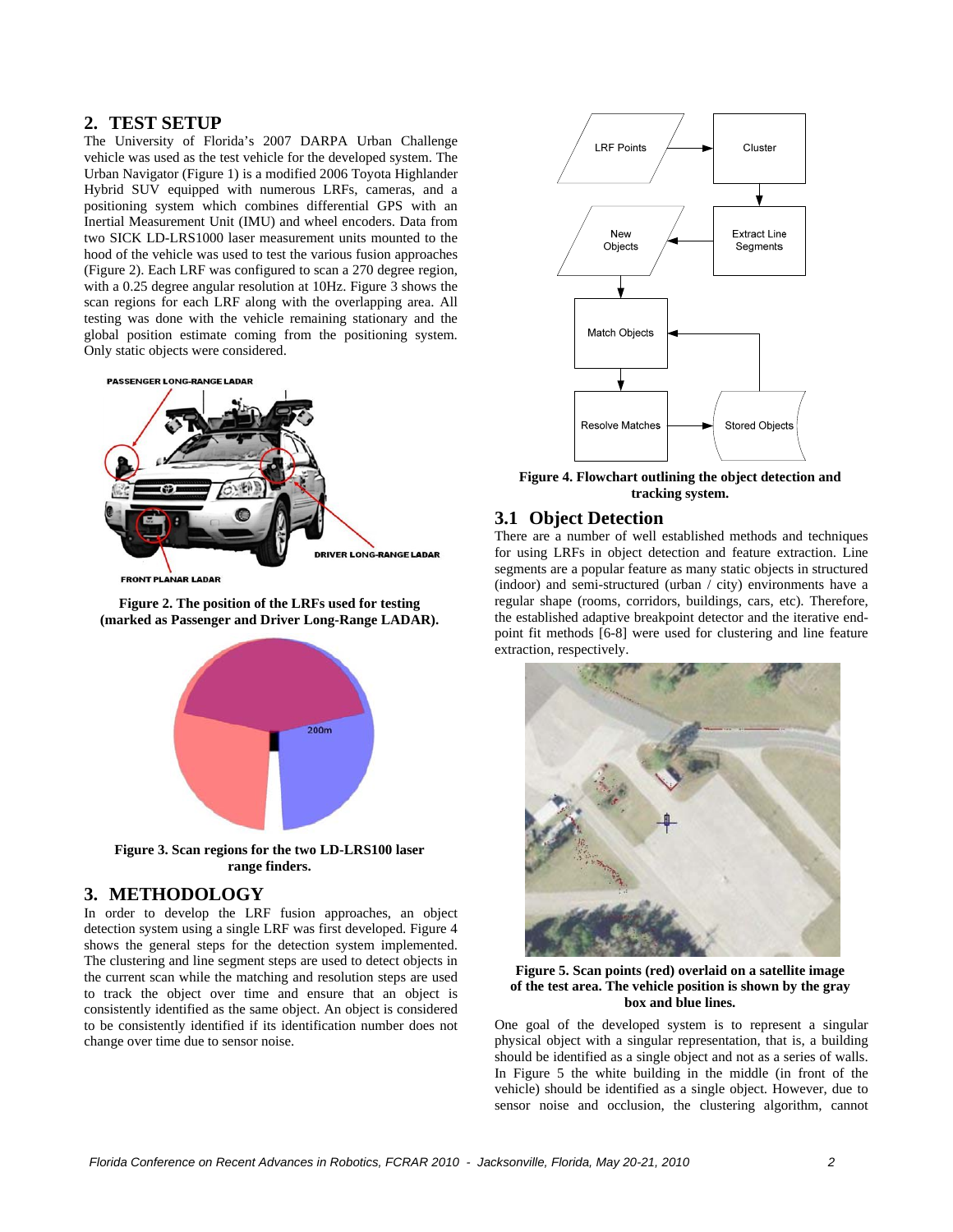cluster the points together as a single object. Figure 6 shows how the white building shown in Figure 5 is divided into 4 different clusters. The matching and resolution steps as well as the combination of multiple LRFs can lessen this problem.



**Figure 6. Clusters generated from scan points of the white building in the middle of the image in Figure 5.** 

## **3.2 Object Matching**

Sensor noise can cause the clusters generated and the final object shape to vary between scans (Figure 7). Therefore, in order to maintain a consistent and stable understanding of the objects in the environment, the newly detected objects and the previously detected objects need to be matched and any differences need to be resolved.



**Figure 7. Example of different clustering on points from**  the same object due to sensor noise. A)  $t = 0$ . B)  $t = 1$ 

In order to match the objects between scans, an enclosure around each line segment is generated based on the line break distance used during the line fit (Figure 8). Every new object detected in the current scan is compared to every previously detected object and if the enclosures overlap they are considered to be matching objects. There are four different match scenarios that can occur after comparing the objects:

- 1. One-to-one match: a new object matches one and only one old object and the one old object only matches the one new object.
- 2. One-to-many match: a new object matches multiple old objects but the multiple old objects only match the one new object or vice versa.
- 3. One-to-many-plus match: a new object matches multiple old objects and any of the old objects match different new objects or vice versa. However, none of the new objects overlap and none of the old objects overlap.
- 4. Many-to-many match: a new object matches multiple old objects and any of the old objects match different new

objects or vice versa. The new objects can overlap and the old objects can overlap.



**Figure 8. Detected objects with enclosures around each line segment.** 

#### **3.3 Object Resolution**

After the objects have been matched, they need to be resolved and the previous objects updated based on the new scan. An important requirement of the object detection system is stability. If the shape of an object is constantly changing, the navigation and control elements could become unstable as the robot attempts to avoid the object. Also, noise is introduced into any higher level information extraction, such as velocity estimation. Therefore, when the line segments between a previously detected object and a newly detected object vary, an averaging scheme is used to stabilize the objects.

In one-to-one matches, resolution is simple; the new object is the same as the old object. The overlapping regions in the old object are updated based on the new object. However, when considering the one-to-many and one-to-many-plus match scenarios, there are two possibilities: either two objects were incorrectly clustered as a single object or a single object was incorrectly detected as two objects. The approach taken in this research was to assume that the objects were incorrectly detected as separate objects and were always merged. However, this assumption may not hold true in all cases especially when the robot starts to move or there are dynamic elements in the environment. When using a single LRF, many-to-many matches do not occur as it is not possible for new or old objects to overlap based on the sensor properties. However, when using multiple LRFs, many-to-many matches may occur based on the fusion approach used and the resolution scheme will be discussed as needed.

# **4. FUSION APPROACHES**

Three approaches for fusing the LRF data were evaluated: a point fusion approach, an object fusion approach, and a shared object approach. Each approach is discussed below.

### **4.1 Point Fusion Approach**

In the point fusion approach, data from both LRFs are treated as if they are generated by a single (combined) LRF, which is positioned over the vehicle's reference frame. Therefore, the methodology employed for a single LRF does not need to be modified when using multiple LRFs. Data from each LRF was assumed to be taken at the same time. As the vehicle was stationary, this assumption was reasonable, however, at speed there could be a large discrepancy between points which would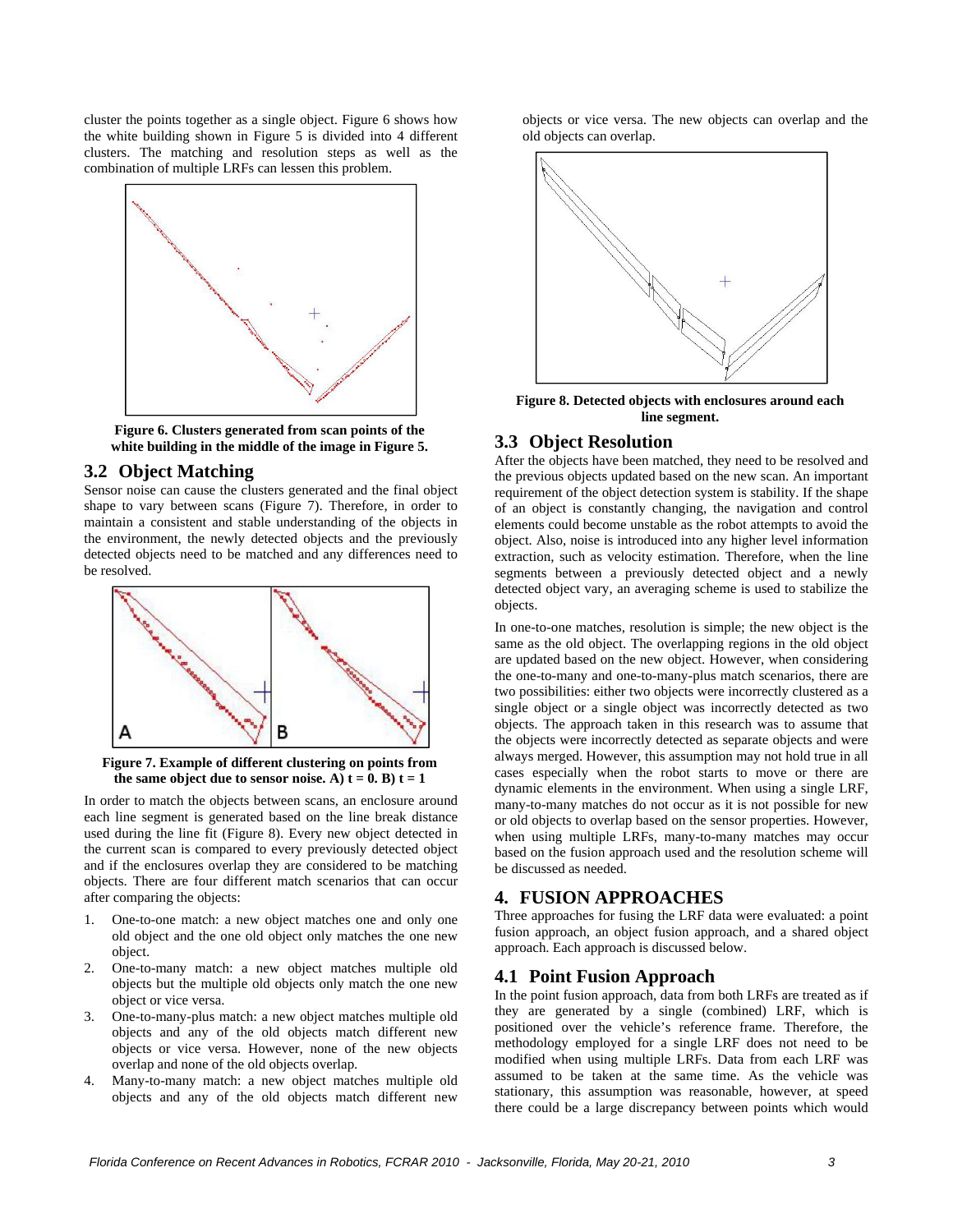need to be handled. Although this is a simple approach that initially appeared to work well, it suffered from a number of problems.





The first problem is that free space information which is inherent to the point data is lost when the points are transformed to the shared frame. After transformation, it is no longer valid to assume that the straight line from the combined LRF position to the scan point is free space. The second problem is that the standard clustering algorithm fails. The algorithm exploits the property of the LRF data which guarantees that a point will not exist behind another point within the scanned region due to occlusion (point occlusion property). When the data from both LRFs are combined, this property is no longer valid since each LRF has a slightly different viewing angle. Although, the clustering algorithm can be modified to produce reasonable results by comparing each point to every detected cluster, it increases the required processing load. Also, clusters can now overlap (which again violates the occlusion property of the LRF) which might

need to be handled during the matching stage. Figure 9 shows the clusters generated by the unmodified algorithm and modified algorithm on the combined LRF.

The modified algorithm produces reasonable clusters; however, the line fit algorithm now produces undesirable results and leads to object "shading" due to the absence of the point occlusion property. Figure 10 shows how the line segments representing the object are not as smooth (compared to the individual LRFs) after fitting a line through the points. The "shading" effect is caused by the error between the LRFs.





Other line extraction techniques may work better and image processing techniques such as the Hough Transform [7, 9] would probably work well. However, due to the previously mentioned problems with this approach and the system requirements, it was deemed inappropriate.

## **4.2 Object Fusion Approach**

In the object fusion approach, objects are detected from each LRF separately and then merged into a single object for use in the matching step. As detection and feature extraction was performed on each LRF separately the clustering and line fitting algorithms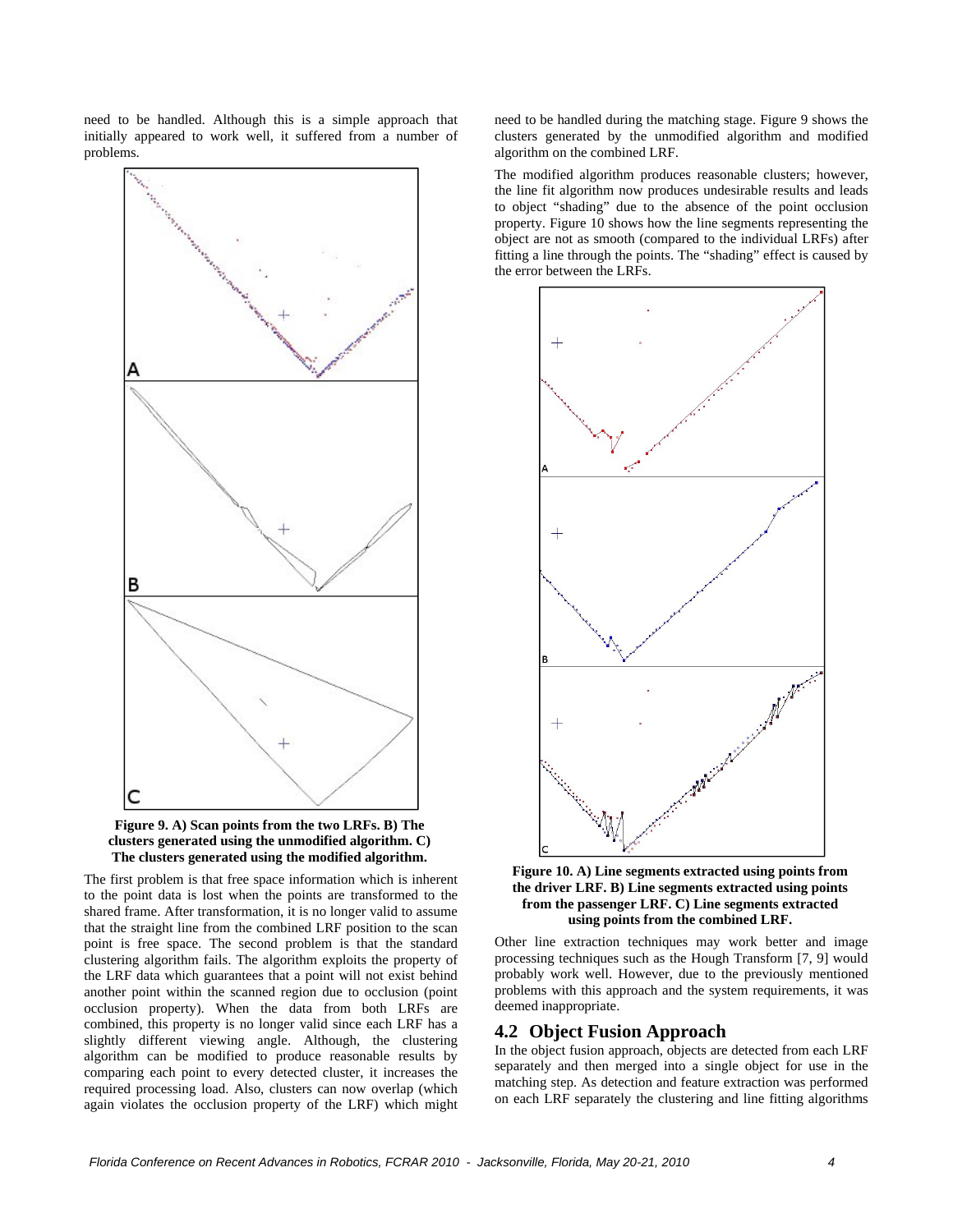were used as-is, i.e., without modification. In order to merge the objects between the LRFs, additional matching and object resolution must be done. The objects are represented in the global frame and are assumed to be generated at the same time. Figure 11 shows the updated flowchart for this approach.



**Figure 11. Updated flowchart for the object fusion approach.** 

Although this approach overcomes the problems of clustering and line extraction seen with the point fusion approach, it has two main problems. First, the additional matching and resolution step increases the processing requirements significantly. The matching step is the most processor intensive portion of the process due to the need to compare every object against every other object to find all possible matches. Although, the additional matching step can be eliminated by not merging the objects from each LRF, the removal of the merging step introduces the problem of dealing with the occurrence of many-to-match matches. When attempting to resolve objects in a many-to-many match there are two problems: the algorithm needed to resolve the objects is very complex and difficult to implement, and a method for updating an old object when there are two overlapping new objects that match

is difficult to define. The next problem with the object fusion approach is that object merging between LRFs is not a simple task. After the two objects are generated, it becomes difficult to correctly determine which sections of the object should be merged, since the objects are represented in the global frame and the inherent free-space information obtained by a scan point is lost when the points are transformed. This approach was also deemed inappropriate due to the outlined problems, but lead to the development of the final approach discussed below.



**Figure 12. Shared object approach: Good results generated.** 



**Figure 13. Shared object approach: Incorrect results generated due to the large occluded sections between LRFs.** 

## **4.3 Shared Object Approach**

In the shared object approach, each LRF is treated independently but processing is run sequentially when new data from an LRF is received. Objects can only be updated by data from one LRF at a time and therefore, there is no need to assume that the data from each LRF is received at the same time. In fact, the LRFs can run at different rates and at different resolutions. All objects are stored in the global frame and are first converted to the LRF frame before any processing is done. Although, the transformation between frames adds additional processing power, it is less intensive than performing the matching and resolution step required in the object fusion approach. Also, since only the conversion from the global frame to the LRF frame and back needs to be known for any LRF, the approach is fairly general. One major advantage of this approach is that almost no changes have to be made to the existing, single LRF process, since each LRF acts as though it is the only one working with the objects. The output from the system was shown to work well (Figure 12), but suffers when there are large sections of an object that are